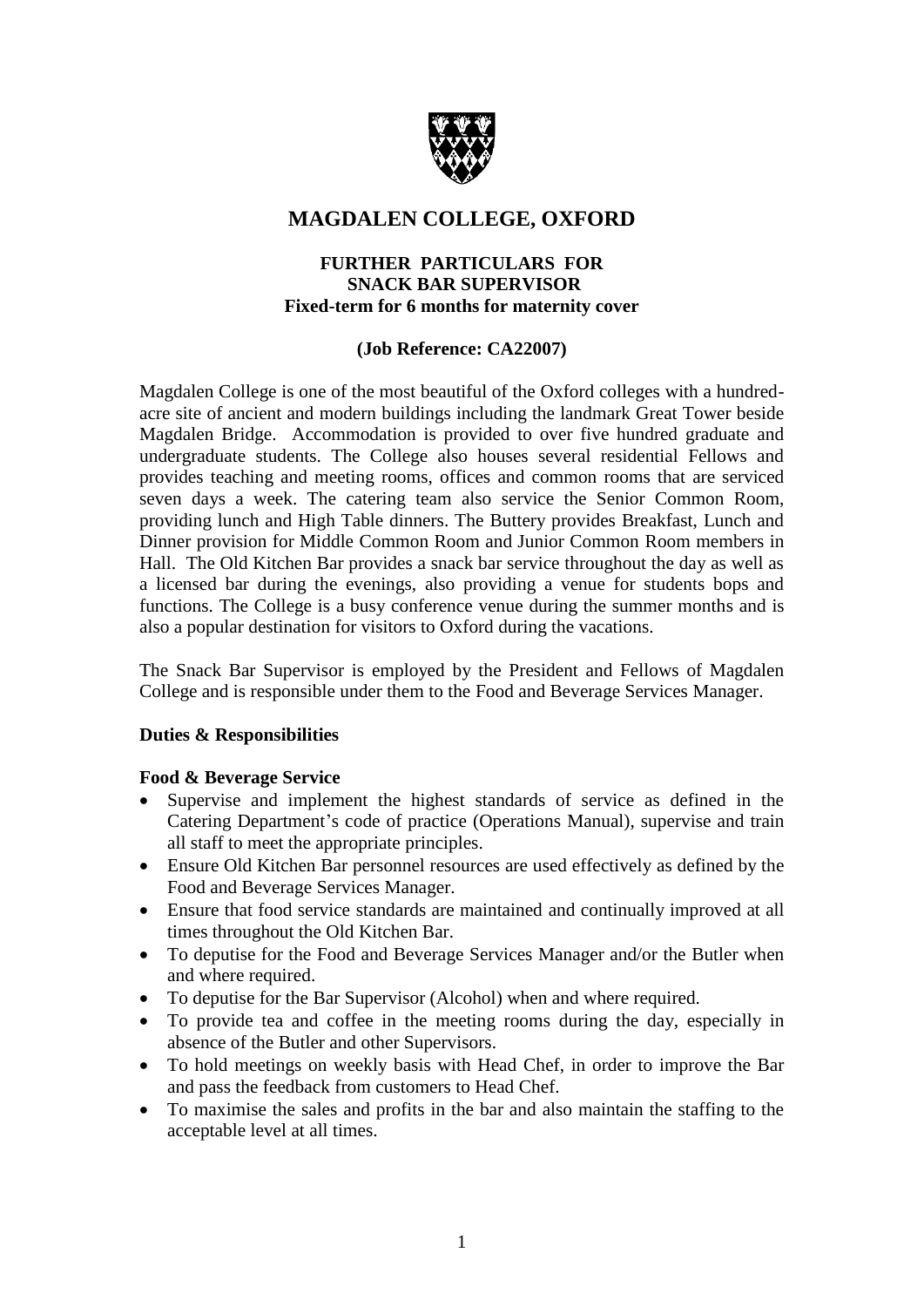# **People Management**

- Supervise the Old Kitchen Bar staff in a responsible and professional manner.
- Delegate and manage work of the Snack Bar Assistant on a daily or weekly basis.
- Ensure that service staff work their contracted hours; days off and holidays are planned together with the Food and Beverage Services Manager.
- Supervise the implementation of the dress code and hygiene standards at all times.
- Supervise where needed all porters, service staff, permanent and casual labour.
- Supervise the day-to-day casual labour with regard to presentation, skills and attitude.

# **Professional Obligations**

- Work on a rostered basis in the Old Kitchen Snack Bar and be flexible to work in wet Bar, Senior Common Room and hall in order to meet the catering department need.
- As a member of the catering supervisory team conduct themselves in a way befitting their position in the College.
- Work with Food and Beverage Services Manager and other heads of department to uphold the standards and principles of the Catering Department and the College as a whole.
- To have the skills needed to develop and maintain good standards of supervision, in the Old Kitchen Snack Bar and Bar services and other areas of the College as and when required.
- Deputising when required in any area of the Catering Department taking on the Duty Manager role when and where required.
- Work is carried out in a dedicated and responsible manner.
- Support in the management of change and operational development within the Catering Department.
- Maintain service standards throughout the Catering Department in terms of skills and equipment.
- Ensure adequate staffing is provided for all service areas of the department in line with College needs and budgetary restraints.
- Control cash floats and operate tills maintaining financial integrity at all times.
- Maintain standards of skills and presentation of all service staff including casual labour.
- In the absence of the Butler, serve refreshments in the afternoon in the Senior Common Room, Smoking Room and associated areas when and where required.
- In the absence of the Bar Supervisor maintain services to the Bar (Alcohol) and associated areas when and where required.
- Reduction of waste in Old Kitchen Bar and make sure all the wastage is recycled in a correct way at all times.

# **Administration**

- Manage all stock holding to the lowest practical level.
- Deliver staff training in skills, service delivery, customer services and food safety as directed by the Food and Beverage Services Manager.
- Compare till purchasing numbers with kitchen production sheets to assess portion size and/or volume.
- Book casual labour when required, when deputising for the Food and Beverage Services Manager.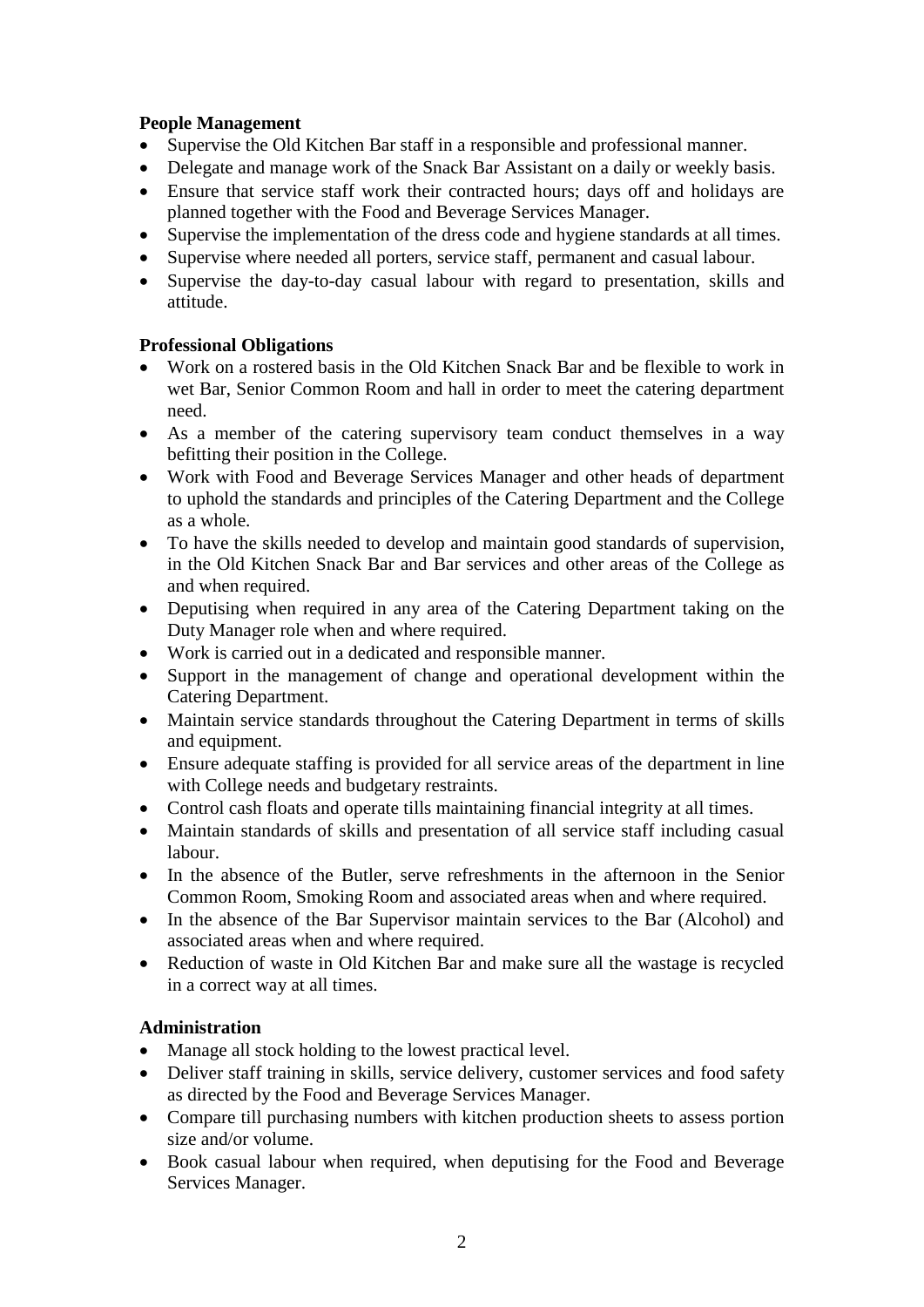- Order all the food and salad on a daily basis using the proper forms provided by the Food and Beverage Services Manager.
- Complete and return all the cleaning rotas on the daily/weekly basis back to the Food and Beverage Services Manager.
- Complete and return all the takings sheets on the daily/weekly basis back to the Food and Beverage Services Manager.
- Keep the Board in the Bar updated with all promotions and specials discussed with Head Chef and Food and Beverage Services Manager.

## **Health and Safety**

- Work with the kitchen representative and the Food and Beverage Services Manager to establish, implement and maintain the department's Health and Safety Policy.
- Maintain and update food standards documentation and work practices.
- Uphold the hygiene standards of the service and casual staff.

## **Personal Specification**

- C&G Certificate of Food & Beverage Service (Level 1) or BETC equivalent.
- Previously held a supervisors role.
- Able to demonstrate commercial awareness.
- Reliability; an excellent timekeeper and good standards of personal presentation.
- Good interpersonal and communication skills, being a "Team Player".
- Computer literacy; working knowledge of Word, Excel, Outlook and Database operations.
- Professional attitude, motivated developer, consistent yet pragmatic.
- Must be fluent in both spoken and written English.

The above list of duties and responsibilities is not exhaustive and you may be required to carry out alternative tasks as instructed by your Manager to ensure the department can operate an efficient service at all times.

## **Hours of Work**

The hours of work will be 40 hours per week on a rostered basis to include Sundays in the long vacation.

## **Salary**

£23,600 per annum pro-rata

## **Holiday**

The holiday entitlement is 25 days per annum pro-rata plus bank holidays. Some bank holidays are regarded as normal working days and may need to be taken at a later date. Some set days holiday must be taken when the College is closed.

The College provides for maternity leave on the basis that exceeds statutory provisions. Provided that they have at least 26 weeks' service at the 15th week before the expected week of birth, women are eligible for 26 weeks' maternity leave on full pay, followed by 13 weeks of leave on statutory pay (SMP) and 13 weeks of unpaid maternity leave. Arrangements are available for Adoption, Shared Parental